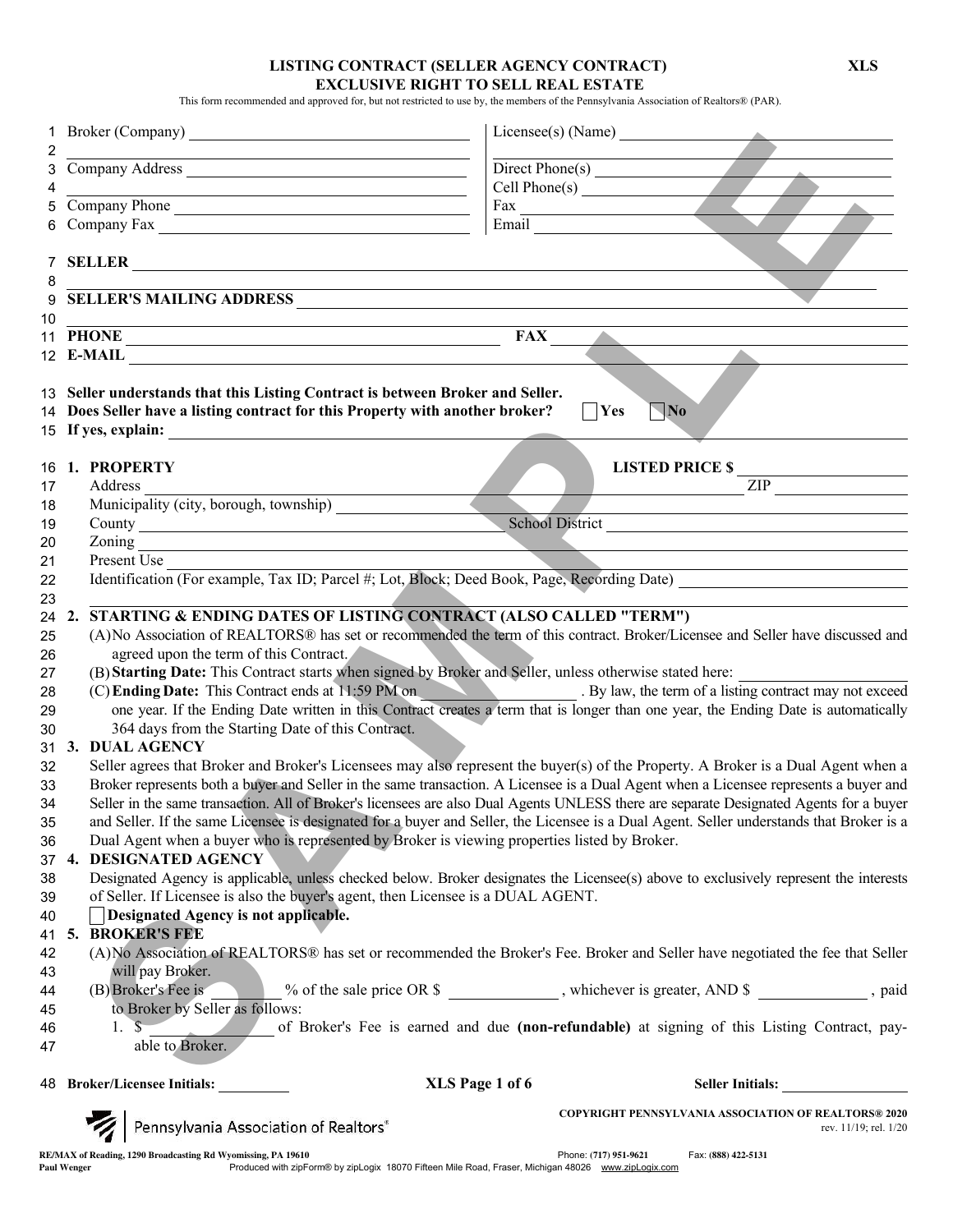- 2. Seller will pay the balance of Broker's Fee if:
- a. Property, or any ownership interest in it, is sold or exchanged during the term of this Contract by Broker, Broker's Licensee(s), Seller, or by any other person or broker, at the listed price or any price acceptable to Seller, OR
- b. A ready, willing, and able buyer is found, during the term of this contract, by Broker or by anyone, including Seller. A willing buyer is one who will pay the listed price or more for the Property, or one who has submitted an offer accepted by Seller, OR
- c. Negotiations that are pending at the Ending Date of this Contract result in a sale, OR
- d. A Seller signs an agreement of sale then refuses to sell the Property, or if a Seller is unable to Sell the Property because of failing to do all the things required of the Seller in the agreement of sale (Seller default), OR
- e. The Property or any part of it is taken by any government for public use (Eminent Domain), in which case Seller will pay from any money paid by the government, OR
- f. A sale occurs after the Ending Date of this Contract IF:
- (1) The sale occurs within days of the Ending Date, AND
- (2) The buyer was shown or negotiated to buy the Property during the term of this contract, AND
- (3) The Property is not listed under an "exclusive right to sell contract" with another broker at the time of the sale.
- (C)If a sale occurs, balance of Broker's Fee will be paid upon delivery of the deed or other evidence of transfer of title or interest. If the Property is transferred by an installment contract, balance of Broker's Fee will be paid upon the execution of the installment contract.

### 6. BROKER'S FEE IF SETTLEMENT DOES NOT OCCUR

If an agreement of sale is signed and settlement does not occur, and deposit monies are released to Seller, Seller will pay Broker

### of/from deposit monies. 7. COOPERATION WITH OTHER BROKERS

- Licensee(s) has explained Broker's company policies about cooperating with other brokers. Broker and Seller agree that Broker will pay
- from Broker's Fee a fee to another broker who procures the buyer, is a member of a Multiple Listing Service (MLS), and who:
- 73 (A) Represents Seller (SUBAGENT). Broker will pay of from the sale price.
- 74 (B) Represents the buyer (BUYER'S AGENT). Broker will pay of from the sale price. A buyer's Agent, even if compensated by Broker for Seller, will represent the interests of the buyer.
- $(C)$  Does not represent either Seller or a buyer (TRANSACTION LICENSEE).
- 77 Broker will pay broker of/from the sale price.

### 8. DUTIES OF BROKER AND SELLER

- (A)Broker is acting as a Seller Agent, as described in the Consumer Notice, to market the Property and to negotiate with potential buyers. Broker will use reasonable efforts to find a buyer for the Property.
- (B)Seller will cooperate with Broker and assist in the sale of the Property as asked by Broker.
- (C)All showings, negotiations and discussions about the sale of the Property, written or oral, will be communicated by Broker on Sell- er's behalf. All written or oral inquiries that Seller receives or learns about regarding the Property, regardless of the source, will be referred to Broker.
- (D)If the Property, or any part of it, is rented, Seller will give any leases to Broker before signing this Contract. If any leases are oral, Seller will provide a written summary of the terms, including amount of rent, ending date, and Tenant's responsibilities.
- (E)Seller will not enter into, renew, or modify any leases, or enter into any option to sell, during the term of this Contract without Bro-ker's written consent.

### 9. BROKER'S SERVICE TO BUYER

- Broker may provide services to a buyer for which Broker may accept a fee. Such services may include, but are not limited to: document
- preparation; ordering certifications required for closing; financial services; title transfer and preparation services; ordering insurance, construction, repair, or inspection services.

### 10. BROKER NOT RESPONSIBLE FOR DAMAGES

- Seller agrees that Broker and Broker's Licensee(s) are not responsible for any damage to the Property or any loss or theft of personal
- goods from the Property unless such damage, loss or theft is solely and directly caused by Broker or Broker's Licensee(s).

### 11. DEPOSIT MONEY

- They is no who will provide the oriented in the Property, areas who has uniformly in the simulation of the simulation of the simulation of the simulation of the simulation of the simulation of the simulation of the simulat (A)Broker, if named in an agreement of sale, will keep all deposit monies paid by or for the buyer in an escrow account until the sale is completed, the agreement of sale is terminated, or the terms of a prior written agreement between the buyer and Seller have been met. This escrow account will be held as required by real estate licensing laws and regulations. Buyer and Seller may name a non- licensee as the escrow holder, in which case the escrow holder will be bound by the terms of the escrow agreement, if any, not by the Real Estate Licensing and Registration Act. Seller agrees that the person keeping the deposit monies may wait to deposit any uncashed check that is received as deposit money until Seller has accepted an offer.
- (B)Regardless of the apparent entitlement to deposit monies, Pennsylvania law does not allow a Broker holding deposit monies to determine who is entitled to the deposit monies when settlement does not occur. Broker can only release the deposit monies:
- 1. If an agreement of sale is terminated prior to settlement and there is no dispute over entitlement to the deposit monies. A written
- agreement signed by both parties is evidence that there is no dispute regarding deposit monies.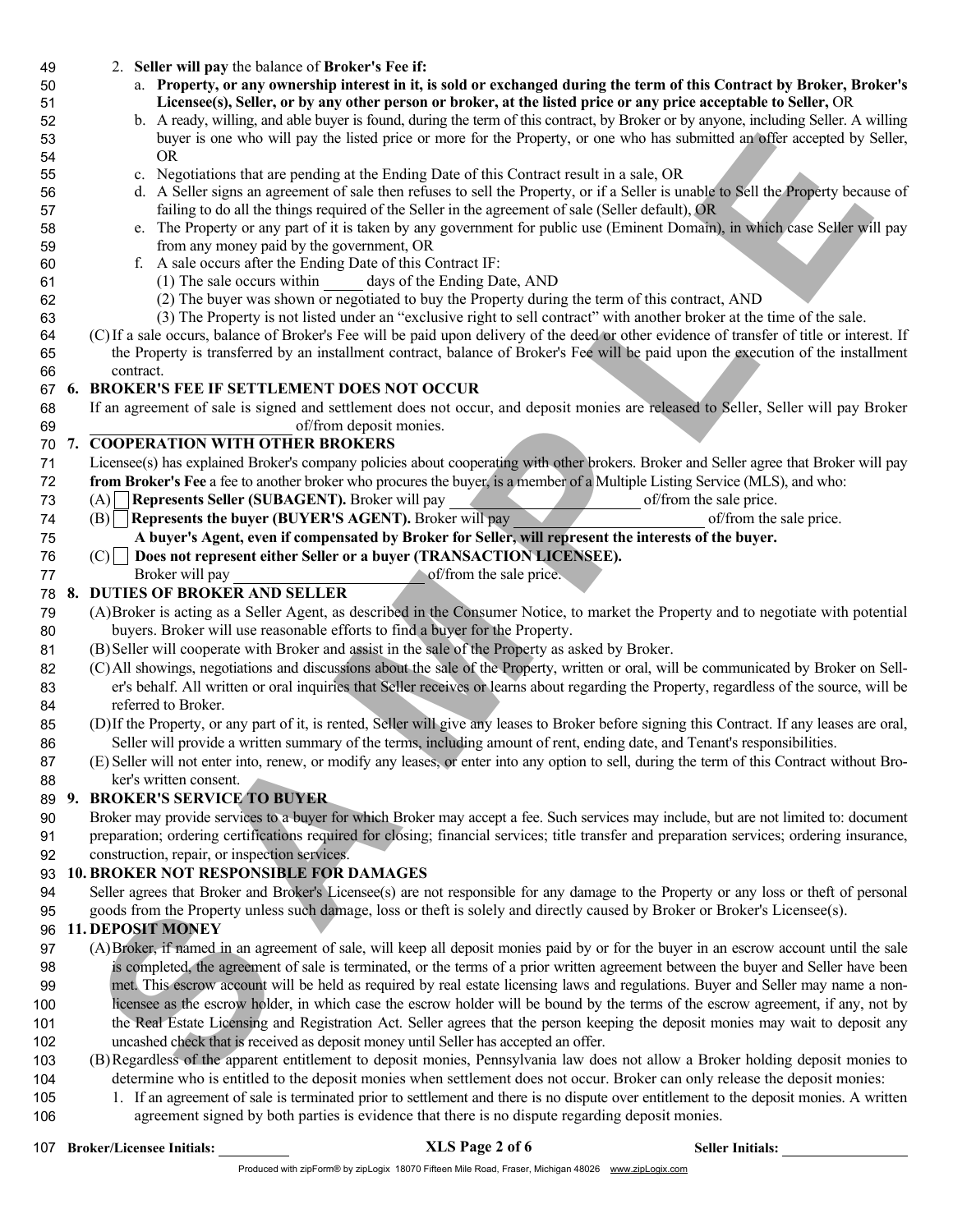- 2. If, after Broker has received deposit monies, Broker receives a written agreement that is signed by Buyer and Seller, directing Broker how to distribute some or all of the deposit monies.
- 3. According to the terms of a final order of court.
- 4. According to the terms of a prior written agreement between Buyer and Seller that directs the Broker how to distribute the deposit monies if there is a dispute between the parties that is not resolved.
- (C)Seller agrees that if Seller names Broker or Broker's licensee(s) in litigation regarding deposit monies, the attorneys' fees and costs of the Broker(s) and licensee(s) will be paid by Seller.

### 12. OTHER PROPERTIES

Seller agrees that Broker may list other properties for sale and that Broker may show and sell other properties to prospective buyers.

### 13. ADDITIONAL OFFERS

- Unless prohibited by Seller, if Broker is asked by a buyer or another licensee(s) about the existence of other offers on the Property,
- Broker will reveal the existence of other offers and whether they were obtained by the Licensee(s) identified in this Contract, by another
- Licensee(s) working with Broker, or by a licensee(s) working for a different Broker. ONCE SELLER ENTERS INTO AN AGREE-
- MENT OF SALE, BROKER IS NOT REQUIRED TO PRESENT OTHER OFFERS.

# 14. SELLER WILL REVEAL DEFECTS & ENVIRONMENTAL HAZARDS

- (A)Seller (including Sellers exempt from the Real Estate Seller Disclosure Law) will disclose all known material defects and/or envi-ronmental hazards on a separate disclosure statement. A material defect is a problem or condition that:
- 125 1. is a possible danger to those living on the Property, or
- 2. has a significant, adverse effect on the value of the Property.
- The fact that a structural element, system or subsystem is near, at or beyond the end of the normal useful life of such a structural element, system or subsystem is not by itself a material defect.
- (B)Seller will update the Seller's Property Disclosure Statement as necessary throughout the term of this Listing Contract.
- (C)If Seller fails to disclose known material defects and/or environmental hazards:
- 131 1. Seller will not hold Broker or Licensee(s) responsible in any way;
- 2. Seller will protect Broker and Licensee(s) from any claims, lawsuits, and actions that result;
- 3. Seller will pay all of Broker's and Licensee's costs that result. This includes attorneys' fees and court-ordered payments or settlements (money Broker or Licensee pays to end a lawsuit or claim).

# 15. IF PROPERTY WAS BUILT BEFORE 1978

- The Residential Lead-Based Paint Hazard Reduction Act says that any seller of property built before 1978 must give the buyer an EPA
- (dyster speech to the 1s of the forest by the form of the revolved in the resolution of the speech methods in the speech methods in the speech methods in the speech methods in the speech methods in the speech methods in th 137 pamphlet titled Protect Your Family From Lead in Your Home. The seller also must tell the buyer and the broker what the seller knows about lead-based paint and lead-based paint hazards that are in or on the property being sold. Seller must tell the buyer how the seller knows that lead-based paint and lead-based paint hazards are on the property, where the lead-based paint and lead-based paint hazards are, the condition of the painted surfaces, and any other information seller knows about lead-based paint and lead-based paint hazards 141 on the property. Any seller of a pre-1978 structure must also give the buyer any records and reports that the seller has or can get about lead-based paint or lead-based paint hazards in or around the property being sold, the common areas, or other dwellings in multi-family housing. According to the Act, a seller must give a buyer 10 days (unless seller and the buyer agree to a different period of time) from the time an agreement of sale is signed to have a "risk assessment" or inspection for possible lead-based paint hazards done on the
- property. Buyers may choose not to have the risk assessment or inspection for lead paint hazards done. If the buyer chooses not to have the assessment or inspection, the buyer must inform the seller in writing of the choice. The Act does not require the seller to inspect for
- lead paint hazards or to correct lead paint hazards on the property. The Act does not apply to housing built in 1978 or later.

# 16. HOME WARRANTIES

- At or before settlement, Seller may purchase a home warranty for the Property from a third-party vendor. Seller understands that a home warranty for the Property does not alter any disclosure requirements of Seller, may not cover or warrant any pre-existing defects of the Property, and will not alter, waive or extend any provisions of the Agreement regarding inspections or certifications that Buyer may elect
- or waive as part of the Agreement. Seller understands that Broker who recommends a home warranty may have a business relationship
- with the home warranty company that provides a financial benefit to Broker.

# 17. RECORDINGS ON THE PROPERTY

- (A)Seller understands that potential buyers viewing the Property may engage in photography, videography or videotelephony on the Property. Seller should remove any items of a personal nature Seller does not wish to have photographed or recorded, such as fam- ily photos, important or confidential paperwork (including any information relating to the listing or communications with Broker or Licensee) and all other personally identifiable information such as birthdates, social security numbers, telephone numbers, etc. Seller is responsible for providing this same notification to any occupants of the Property.
- (B)Any person who intentionally intercepts oral communications by electronic or other means without the consent of all parties is guilty of a felony under Pennsylvania law. Seller understands that recording or transmitting audio may result in violation of state or federal wiretapping laws. Seller hereby releases all BROKERS, their LICENSEES, EMPLOYEES and any OFFICER or PARTNER of any one of them, and any PERSON, FIRM or CORPORATION who may be liable by or through them, from
- any claims, lawsuits and actions which may arise from any audio or video recordings occurring in or around the Property.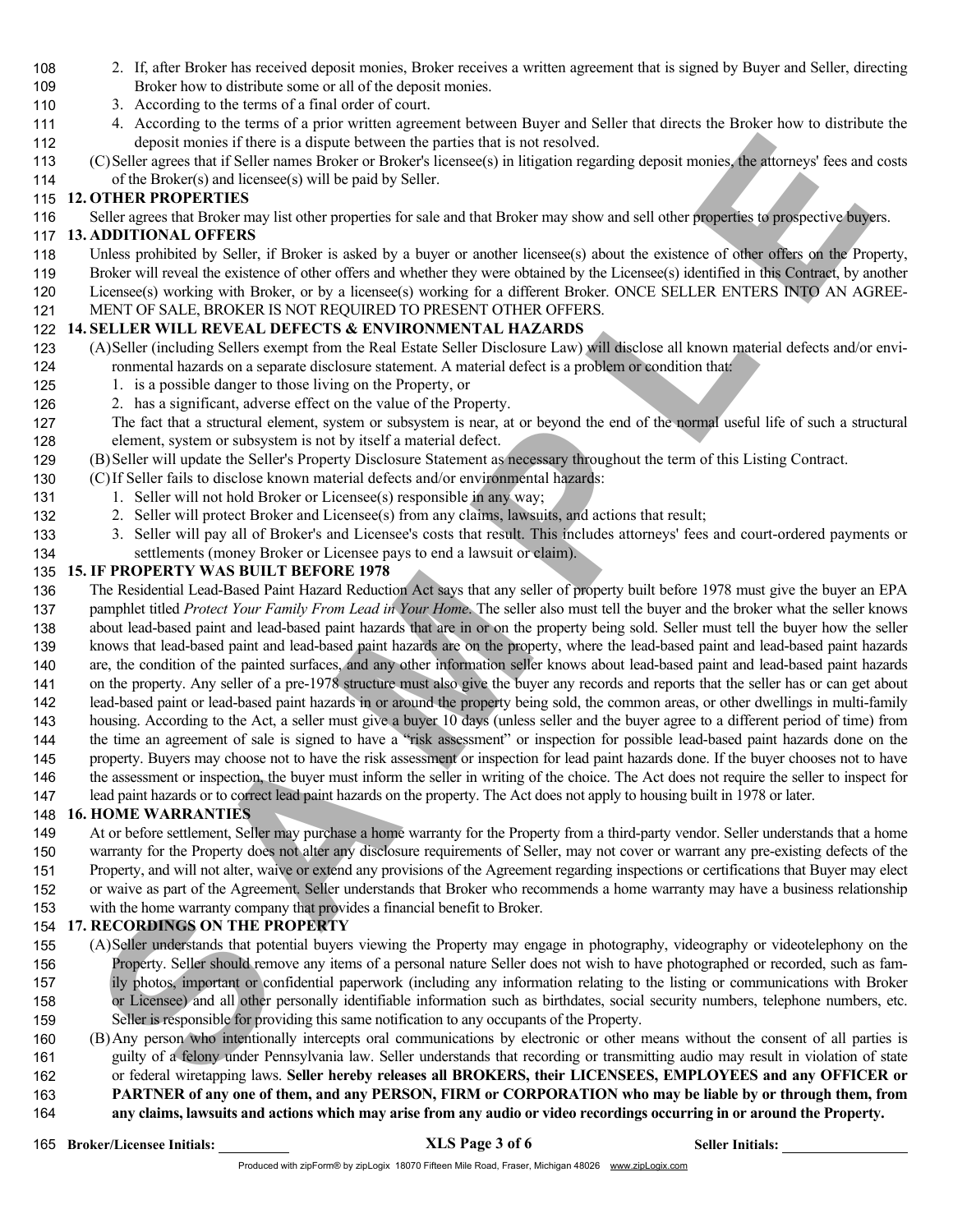### 18. RECOVERY FUND

- Pennsylvania has a Real Estate Recovery Fund (the Fund) to repay any person who has received a final court ruling (civil judgment)
- against a Pennsylvania real estate licensee because of fraud, misrepresentation, or deceit in a real estate transaction. The Fund repays
- persons who have not been able to collect the judgment after trying all lawful ways to do so. For complete details about the Fund, call
- (717) 783-3658.

### 19. NOTICE TO PERSONS OFFERING TO SELL OR RENT HOUSING IN PENNSYLVANIA

- 172 Federal and state laws make it illegal for a seller, a broker, or anyone to use RACE, COLOR, RELIGION or RELIGIOUS CREED, SEX,
- DISABILITY (physical or mental), FAMILIAL STATUS (children under 18 years of age), AGE (40 or older), NATIONAL ORIGIN,
- USE OR HANDLING/TRAINING OF SUPPORT OR GUIDE ANIMALS, or the FACT OF RELATIONSHIP OR ASSOCIATION
- TO AN INDIVIDUAL KNOWN TO HAVE A DISABILITY as reasons for refusing to sell, show, or rent properties, loan money, or
- set deposit amounts, or as reasons for any decision relating to the sale of property.

### 20. TRANSFER OF THIS CONTRACT

- (A)Seller agrees that Broker may transfer this Contract to another broker when:
- 179 1. Broker stops doing business, OR
- 2. Broker forms a new real estate business, OR
- 3. Broker joins his business with another.
- (B)Broker will notify Seller immediately in writing if Broker transfers this Contract to another broker. Seller will follow all requirements of this Contract with the new broker.

### 21. NO OTHER CONTRACTS

 Seller will not enter into another listing contract for the property(s) identified in Paragraph 1 with another broker that begins before the Ending Date of this Contract.

### 22. CONFLICT OF INTEREST

 It is a conflict of interest when Broker or Licensee has a financial or personal interest in the property and/or cannot put Seller's interests before any other. If Broker, or any of Broker's licensees, has a conflict of interest, Broker will notify Seller in a timely manner.

## 23. ENTIRE CONTRACT

 This Contract is the entire agreement between Broker and Seller. Any verbal or written agreements that were made before are not a part of this Contract.

### 24. CHANGES TO THIS CONTRACT

All changes to this Contract must be in writing and signed by Broker and Seller.

### 25. MARKETING OF PROPERTY

- (A)Where permitted, Broker, at Broker's option, may use: for sale sign, lock box, key in office, open houses and advertising in all media, including print and electronic, photographs and videos, unless otherwise stated here:
- 199 1. Seller does not want the listed Property to be displayed on the Internet.
- 200 Seller does not want the address of the listed Property to be displayed on the Internet.
- 2. Seller understands and acknowledges that, if the listed Property is not displayed on the Internet, consumers who conduct searches for listings on the Internet will not see information about the listed Property in response to their search.
- (B)Seller understands and acknowledges that, if an open house is scheduled, the property address may be published on the Internet in connection to the open house.
- (71), 733-1565<br>
The Counter of the Solicity of TO SELL OR RENT HOUSING INTENSIVE AND A CORPORATION OF THE CONSILER CONSILER AND INTERFERENCE (SUSPENDITE A CONSILER AND A STRAIN CONSILER AND A STRAIN CONSILER AND CONSILER A (C)There are many ways of marketing properties electronically. Some brokers may use a virtual office website (also known as "VOW") or Internet data exchange (also known as "IDX"), which are governed by specific rules and policies. Sellers have the right to control some elements of how their property is displayed on a VOW and/or IDX websites.
- Seller elects to have the following features disabled or discontinued for VOW and IDX websites (check all that apply):
- Comments or reviews about Seller's listings, or a hyperlink to such comments or reviews, in immediate conjunction with Sell-er's listing.
- 211 Automated estimates of the market value of Seller's listing, or a hyperlink to such estimates, in immediate conjunction with the Seller's listing.
- (D)Multiple Listing Services (MLS)
- Broker will not use a Multiple Listing Service (MLS) to advertise the Property.
- 215 Broker will use a Multiple Listing Service (MLS) to advertise the Property to other real estate brokers and salespersons. List-ing broker shall communicate to the MLS all of Seller's elections made above.
- (E)Seller agrees that Broker and Licensee, and the MLS are not responsible for mistakes in the MLS or advertising of the Property.
- (F) Other

### 26. PUBLICATION OF SALE PRICE

- Seller is aware that the Multiple Listing Service (MLS), newspapers, Web Sites, and other media may publish the final sale price of the Property.
- 223 Broker/Licensee Initials: XLS Page 4 of 6 Seller Initials: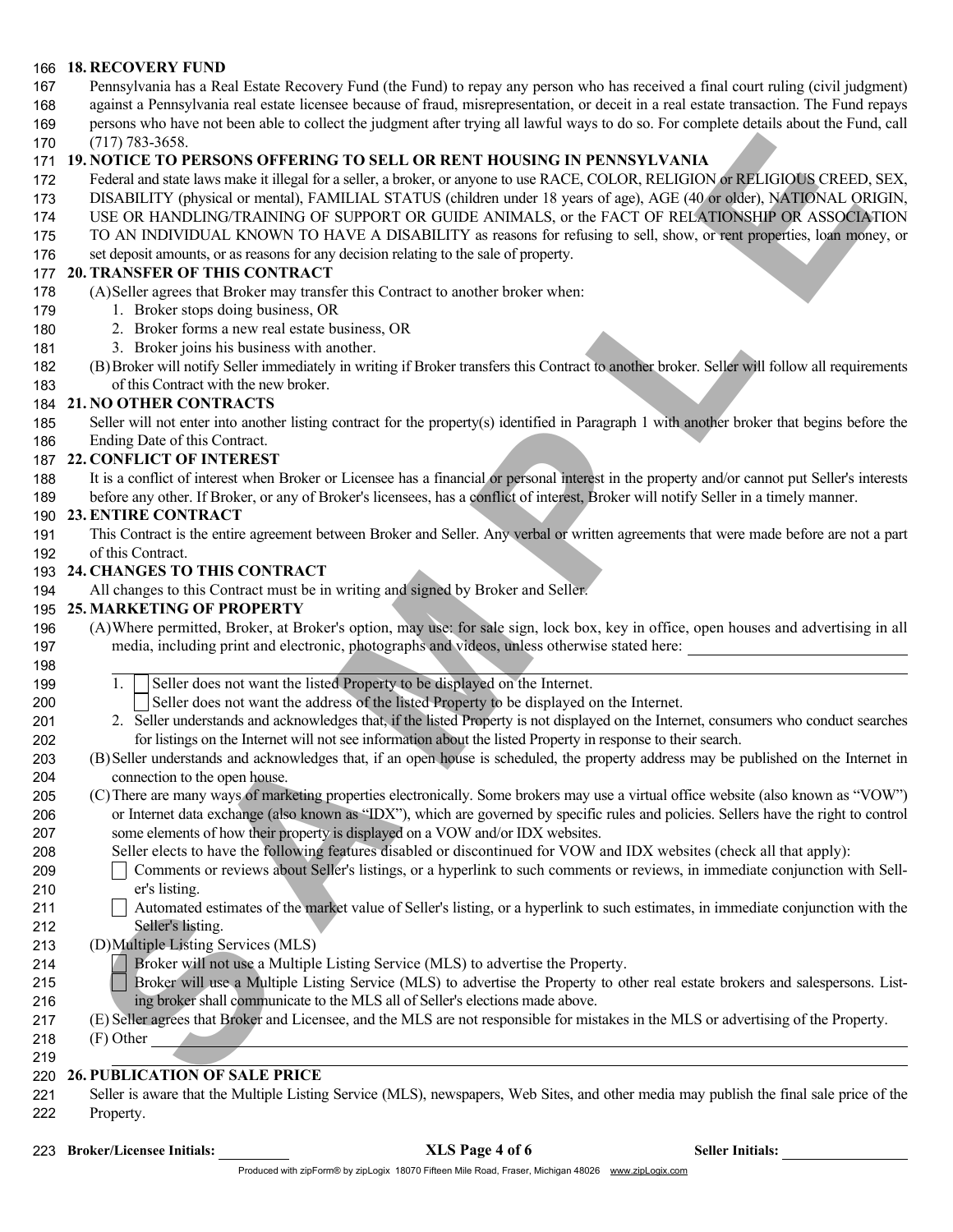# 224 27. COPYRIGHT

| 225 | In consideration of Broker's efforts to market Seller's Property as stated in this Contract, Seller grants Broker a non-exclusive, world-      |
|-----|------------------------------------------------------------------------------------------------------------------------------------------------|
| 226 | wide license (the "License") to use any potentially copyrightable materials (the "Materials") which are related to the Property and pro-       |
| 227 | vided by Seller to Broker or Broker's representative(s). The Materials may include, but are not limited to: photographs, images, video         |
| 228 | recordings, virtual tours, drawings, written descriptions, remarks, and pricing information related to Seller's Property. This License         |
| 229 | permits Broker to submit the Materials to one or more multiple listing services, to include the Materials in compilations of property list-    |
| 230 | ings, and to otherwise distribute, publicly display, reproduce, publish and produce derivative works from the Materials for any purpose        |
| 231 | that does not conflict with the express terms of this Contract. The License may not be revoked by Seller and shall survive the ending of       |
| 232 | this Contract. Seller also grants Broker the right to sublicense to others any of these rights granted to Broker by Seller. Seller represents  |
| 233 | and warrants to Broker that the License granted to Broker for the Materials does not violate or infringe upon the rights, including any        |
| 234 | copyrights, of any person or entity. Seller understands that the terms of the License do not grant Seller any legal right to any works that    |
| 235 | Broker may produce using the Materials.                                                                                                        |
|     | 236 28. FIXTURES AND PERSONAL PROPERTY                                                                                                         |
| 237 | (A) It is possible for certain items of personal property to be so integrated into the Property that they become fixtures and will be regarded |

### 29. TAXES & SPECIAL ASSESSMENTS

| 255 |  |  |  |  | (A) At settlement, Seller will pay one-half of the total Real Estate Transfer Taxes, unless otherwise stated here: |
|-----|--|--|--|--|--------------------------------------------------------------------------------------------------------------------|
|-----|--|--|--|--|--------------------------------------------------------------------------------------------------------------------|

| 228<br>229 |                                                                                                                                                     |                                                                                                                                                                                                                                | recordings, virtual tours, drawings, written descriptions, remarks, and pricing information related to Seller's Property. This License<br>permits Broker to submit the Materials to one or more multiple listing services, to include the Materials in compilations of property list- |  |
|------------|-----------------------------------------------------------------------------------------------------------------------------------------------------|--------------------------------------------------------------------------------------------------------------------------------------------------------------------------------------------------------------------------------|---------------------------------------------------------------------------------------------------------------------------------------------------------------------------------------------------------------------------------------------------------------------------------------|--|
| 230        |                                                                                                                                                     |                                                                                                                                                                                                                                | ings, and to otherwise distribute, publicly display, reproduce, publish and produce derivative works from the Materials for any purpose                                                                                                                                               |  |
| 231        |                                                                                                                                                     |                                                                                                                                                                                                                                | that does not conflict with the express terms of this Contract. The License may not be revoked by Seller and shall survive the ending of                                                                                                                                              |  |
| 232        |                                                                                                                                                     |                                                                                                                                                                                                                                | this Contract. Seller also grants Broker the right to sublicense to others any of these rights granted to Broker by Seller. Seller represents                                                                                                                                         |  |
| 233        |                                                                                                                                                     |                                                                                                                                                                                                                                | and warrants to Broker that the License granted to Broker for the Materials does not violate or infringe upon the rights, including any                                                                                                                                               |  |
| 234        |                                                                                                                                                     |                                                                                                                                                                                                                                | copyrights, of any person or entity. Seller understands that the terms of the License do not grant Seller any legal right to any works that                                                                                                                                           |  |
| 235        | Broker may produce using the Materials.                                                                                                             |                                                                                                                                                                                                                                |                                                                                                                                                                                                                                                                                       |  |
| 236        | 28. FIXTURES AND PERSONAL PROPERTY                                                                                                                  |                                                                                                                                                                                                                                |                                                                                                                                                                                                                                                                                       |  |
| 237        |                                                                                                                                                     |                                                                                                                                                                                                                                | (A) It is possible for certain items of personal property to be so integrated into the Property that they become fixtures and will be regarded                                                                                                                                        |  |
| 238        |                                                                                                                                                     |                                                                                                                                                                                                                                | as part of the Property and therefore included in a sale. Seller is encouraged to be specific when negotiating what items will be                                                                                                                                                     |  |
| 239        | included or excluded in a sale.                                                                                                                     |                                                                                                                                                                                                                                |                                                                                                                                                                                                                                                                                       |  |
| 240        |                                                                                                                                                     |                                                                                                                                                                                                                                | (B) INCLUDED in this sale are all existing items permanently installed in the Property, free of liens, and other items including plumb-                                                                                                                                               |  |
| 241        |                                                                                                                                                     |                                                                                                                                                                                                                                | ing; heating; radiator covers; hardwired security systems; thermostats; lighting fixtures (including chandeliers and ceiling fans);                                                                                                                                                   |  |
| 242        |                                                                                                                                                     |                                                                                                                                                                                                                                | pool and spa equipment (including covers and cleaning equipment); electric animal fencing systems (excluding collars); garage door                                                                                                                                                    |  |
| 243        |                                                                                                                                                     |                                                                                                                                                                                                                                | openers and transmitters; unpotted shrubbery, plantings and trees; any remaining heating and cooking fuels stored on the Property                                                                                                                                                     |  |
| 244        |                                                                                                                                                     |                                                                                                                                                                                                                                | at the time of settlement; smoke detectors and carbon monoxide detectors; sump pumps; storage sheds; fences; mailboxes; wall to                                                                                                                                                       |  |
| 245        |                                                                                                                                                     |                                                                                                                                                                                                                                | wall carpeting; existing window screens, storm windows and screen/storm doors; window covering hardware, shades and blinds;                                                                                                                                                           |  |
| 246        |                                                                                                                                                     |                                                                                                                                                                                                                                | awnings; built-in air conditioners; built-in appliances; the range/oven, unless otherwise stated; and, if owned, solar panels, windmills,                                                                                                                                             |  |
| 247        | water treatment systems, propane tanks and satellite dishes. Also included:                                                                         |                                                                                                                                                                                                                                |                                                                                                                                                                                                                                                                                       |  |
| 248        |                                                                                                                                                     |                                                                                                                                                                                                                                |                                                                                                                                                                                                                                                                                       |  |
| 249        |                                                                                                                                                     |                                                                                                                                                                                                                                | (C) The following items are not owned by Seller and may be subject to a lease or other financing agreement (e.g., solar panels, windmills,                                                                                                                                            |  |
| 250        | water treatment systems, propane tanks, and satellite dishes):                                                                                      |                                                                                                                                                                                                                                | <u> Andreas Andreas Andreas Andreas Andreas Andreas Andreas Andreas Andreas Andreas Andreas Andreas Andreas Andreas Andreas Andreas Andreas Andreas Andreas Andreas Andreas Andreas Andreas Andreas Andreas Andreas Andreas Andr</u>                                                  |  |
| 251        |                                                                                                                                                     |                                                                                                                                                                                                                                |                                                                                                                                                                                                                                                                                       |  |
| 252        | (D) EXCLUDED fixtures and items:                                                                                                                    |                                                                                                                                                                                                                                |                                                                                                                                                                                                                                                                                       |  |
| 253        |                                                                                                                                                     |                                                                                                                                                                                                                                |                                                                                                                                                                                                                                                                                       |  |
| 254        | 29. TAXES & SPECIAL ASSESSMENTS                                                                                                                     |                                                                                                                                                                                                                                |                                                                                                                                                                                                                                                                                       |  |
| 255        |                                                                                                                                                     |                                                                                                                                                                                                                                | (A) At settlement, Seller will pay one-half of the total Real Estate Transfer Taxes, unless otherwise stated here:                                                                                                                                                                    |  |
| 256        |                                                                                                                                                     |                                                                                                                                                                                                                                |                                                                                                                                                                                                                                                                                       |  |
| 257        | Property Assessed Value \$<br>$(B)$ Yearly Property Taxes \$<br>(C) Is the property preferentially assessed (including a tax abatement)? $\Box$ Yes |                                                                                                                                                                                                                                |                                                                                                                                                                                                                                                                                       |  |
| 258        |                                                                                                                                                     |                                                                                                                                                                                                                                | $\overline{\rm No}$                                                                                                                                                                                                                                                                   |  |
| 259        | If applicable, how many years remain?                                                                                                               |                                                                                                                                                                                                                                |                                                                                                                                                                                                                                                                                       |  |
| 260        | (D)COA/HOA Name                                                                                                                                     | COA/HOA Phone                                                                                                                                                                                                                  | Buyer's required capital contribution \$                                                                                                                                                                                                                                              |  |
| 261        | $COA/HOA$ special assessments $\$                                                                                                                   |                                                                                                                                                                                                                                |                                                                                                                                                                                                                                                                                       |  |
| 262        | Please explain:<br><u> 1989 - Jan Barbara Barat, manala</u>                                                                                         |                                                                                                                                                                                                                                |                                                                                                                                                                                                                                                                                       |  |
| 263<br>264 | (E) Municipality Assessments \$                                                                                                                     |                                                                                                                                                                                                                                |                                                                                                                                                                                                                                                                                       |  |
|            | (F) COA/HOA Fees \$                                                                                                                                 | Monthly<br>Quarterly                                                                                                                                                                                                           | Yearly                                                                                                                                                                                                                                                                                |  |
| 265        | 266 30. TITLE & POSSESSION                                                                                                                          |                                                                                                                                                                                                                                |                                                                                                                                                                                                                                                                                       |  |
| 267        | (A)Seller will give possession of Property to a buyer at settlement, or on                                                                          |                                                                                                                                                                                                                                |                                                                                                                                                                                                                                                                                       |  |
| 268        | (B) At settlement, Seller will give full rights of ownership (fee simple) to a buyer except as follows:                                             |                                                                                                                                                                                                                                |                                                                                                                                                                                                                                                                                       |  |
| 269        | $\overline{\text{Oil}}$ $\overline{\text{Gas}}$<br>Mineral Other                                                                                    |                                                                                                                                                                                                                                |                                                                                                                                                                                                                                                                                       |  |
| 270        |                                                                                                                                                     |                                                                                                                                                                                                                                |                                                                                                                                                                                                                                                                                       |  |
| 271        |                                                                                                                                                     |                                                                                                                                                                                                                                | If checked, please explain:                                                                                                                                                                                                                                                           |  |
| 272        | (C) Seller has:                                                                                                                                     |                                                                                                                                                                                                                                |                                                                                                                                                                                                                                                                                       |  |
| 273        |                                                                                                                                                     |                                                                                                                                                                                                                                | Amount of balance \$                                                                                                                                                                                                                                                                  |  |
| 274        | <b>Address</b>                                                                                                                                      |                                                                                                                                                                                                                                |                                                                                                                                                                                                                                                                                       |  |
| 275        | Phone                                                                                                                                               | <u> 1989 - Johann Barn, mars eta biztanleria (h. 1989).</u>                                                                                                                                                                    | Acct. $#$                                                                                                                                                                                                                                                                             |  |
| 276        |                                                                                                                                                     |                                                                                                                                                                                                                                | <u> 1989 - Johann Barbara, martin amerikan ba</u><br>Amount of balance \$                                                                                                                                                                                                             |  |
| 277        |                                                                                                                                                     | Address and the contract of the contract of the contract of the contract of the contract of the contract of the contract of the contract of the contract of the contract of the contract of the contract of the contract of th |                                                                                                                                                                                                                                                                                       |  |
| 278        | Phone                                                                                                                                               |                                                                                                                                                                                                                                |                                                                                                                                                                                                                                                                                       |  |
| 279        |                                                                                                                                                     |                                                                                                                                                                                                                                | Acct. #<br>Amount of balance \$                                                                                                                                                                                                                                                       |  |
| 280        |                                                                                                                                                     |                                                                                                                                                                                                                                |                                                                                                                                                                                                                                                                                       |  |
| 281        | Phone                                                                                                                                               | Address The Manual Address The Manual Address The Manual Address The Manual Address The Manual Address The Manual Address The Manual Address The Manual Address The Manual Address The Manual Address The Manual Address The M | Acct. #                                                                                                                                                                                                                                                                               |  |
| 282        |                                                                                                                                                     | Phone $\frac{\text{Acet. }\#}{\text{Seller authorities Broken to receive mortgage payoff and/or equity loan payoff information from lender(s).}}$                                                                              |                                                                                                                                                                                                                                                                                       |  |
|            |                                                                                                                                                     |                                                                                                                                                                                                                                |                                                                                                                                                                                                                                                                                       |  |
|            | 283 Broker/Licensee Initials: ___________                                                                                                           | XLS Page 5 of 6                                                                                                                                                                                                                |                                                                                                                                                                                                                                                                                       |  |

Produced with zipForm® by zipLogix 18070 Fifteen Mile Road, Fraser, Michigan 48026 www.zipLogix.com